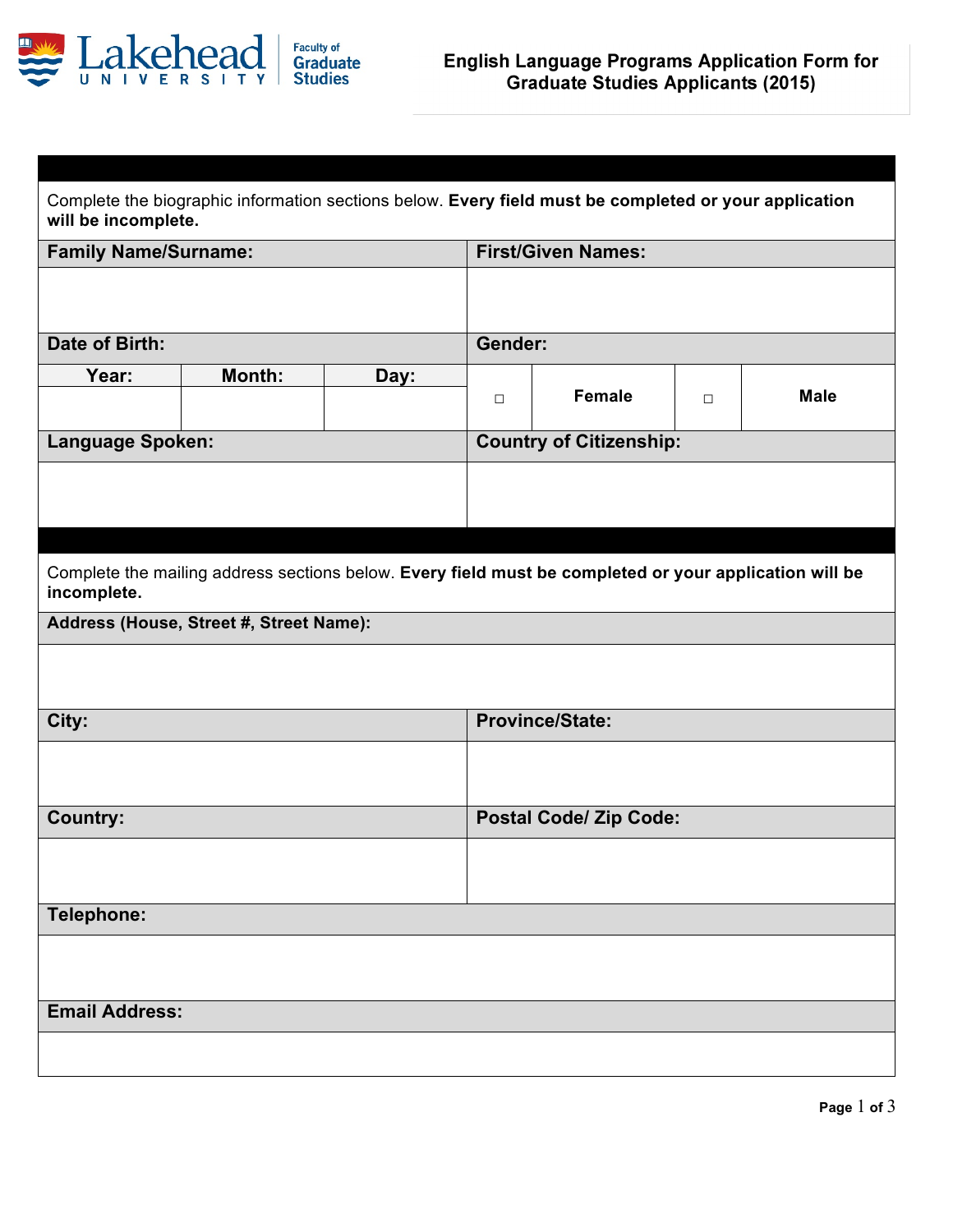| List every institution that you have attended. Every field must be completed or your application |
|--------------------------------------------------------------------------------------------------|
| will be incomplete.                                                                              |

|                                                                                                                     |                                                                   |           | <b>Dates Attended:</b> |       |              |       |  |
|---------------------------------------------------------------------------------------------------------------------|-------------------------------------------------------------------|-----------|------------------------|-------|--------------|-------|--|
| <b>Name of Institution:</b>                                                                                         | <b>Institution Type:</b><br>(High School, College,<br>University) | Location: | From:<br>To:           |       |              |       |  |
|                                                                                                                     |                                                                   | (Country) | <b>Month</b>           | Year: | <b>Month</b> | Year: |  |
|                                                                                                                     |                                                                   |           |                        |       |              |       |  |
| Example: Lakehead University                                                                                        | University                                                        | Canada    | Sept                   | 2000  | June         | 2004  |  |
|                                                                                                                     |                                                                   |           |                        |       |              |       |  |
|                                                                                                                     |                                                                   |           |                        |       |              |       |  |
|                                                                                                                     |                                                                   |           |                        |       |              |       |  |
|                                                                                                                     |                                                                   |           |                        |       |              |       |  |
|                                                                                                                     |                                                                   |           |                        |       |              |       |  |
|                                                                                                                     |                                                                   |           |                        |       |              |       |  |
|                                                                                                                     |                                                                   |           |                        |       |              |       |  |
|                                                                                                                     |                                                                   |           |                        |       |              |       |  |
|                                                                                                                     |                                                                   |           |                        |       |              |       |  |
|                                                                                                                     |                                                                   |           |                        |       |              |       |  |
|                                                                                                                     |                                                                   |           |                        |       |              |       |  |
|                                                                                                                     |                                                                   |           |                        |       |              |       |  |
|                                                                                                                     |                                                                   |           |                        |       |              |       |  |
|                                                                                                                     |                                                                   |           |                        |       |              |       |  |
|                                                                                                                     |                                                                   |           |                        |       |              |       |  |
|                                                                                                                     |                                                                   |           |                        |       |              |       |  |
| Select the program you would like to take. Every field must be completed or your application<br>will be incomplete. |                                                                   |           |                        |       |              |       |  |
| For detailed information on the programs please visit                                                               |                                                                   |           |                        |       |              |       |  |

For detailed information on the programs, please visit https://www.lakeheadu.ca/future-students/international-students/esl/programs

| <b>Campus:</b> | <b>Program Name:</b> | Session: |
|----------------|----------------------|----------|

| Thunder<br>Bay | Academic English Program (AEP) - All Levels                                                                 |  | Spring 2015 (May 4 – Aug 7)         |
|----------------|-------------------------------------------------------------------------------------------------------------|--|-------------------------------------|
| Orillia        |                                                                                                             |  | Fall 2015 (Sept 8 – Dec 11)         |
| Thunder<br>Bay | <b>Summer Intensive Academic English Program</b><br>(AEP)<br>(Recommended for IELTS 6.0 or equivalent only) |  | Summer 2015 (July $6 - Aug$<br>(28) |
| Orillia        |                                                                                                             |  |                                     |